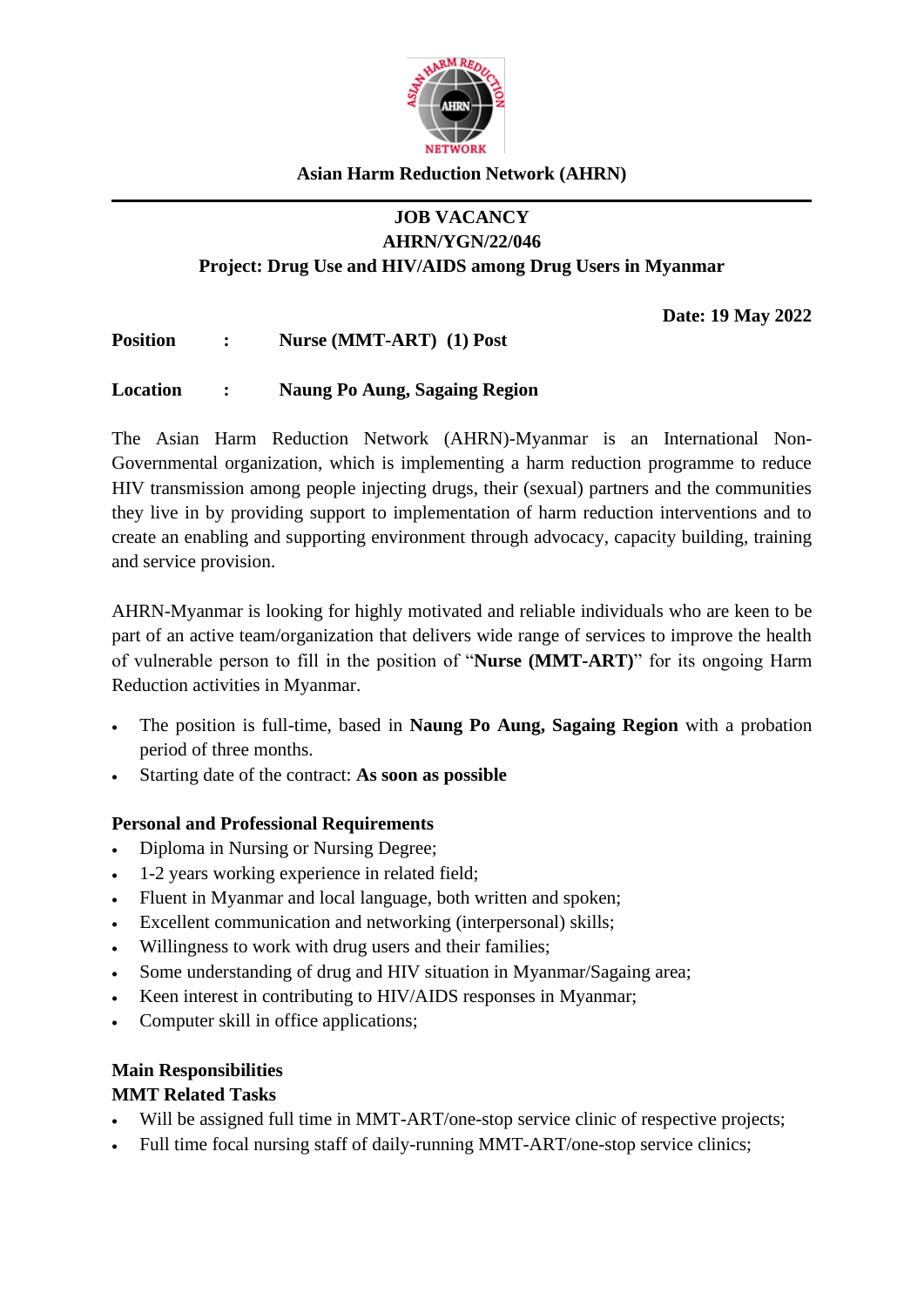- Provide administrative assistance to Hospital staffs/Rural Health Centre working in MMT-ART/one-stop service clinics;
- Provide daily methadone dispensation;
- Make direct contacts with people who use drugs and people who inject drugs, their families and partners;
- Do daily data collection and data entry (i.e., monthly quarterly and yearly) on MMT/onestop interventions etc.
- Support and participate in AHRN project activities (i.e., Special Health Education Sessions on MMT, Safer Injecting, Safer Sex Practices, CPR and Overdose, Condom Demonstration and Distribution, Referrals to General and Specialist Health Services…with special emphasis on medical aspects);
- Whenever necessary, assist MC & other nurses in DIC clinic for consultation/dispensation of medicines;
- Work closely with respective MCs in implementing new services in MMT-ART clinics/one-stop service e.g., Hepatitis B program, HTC program, ART services, TB services etc.;
- To provide family planning services and SRHR services;

# **ART related Tasks**

- Will be assigned full time in Antiretroviral Therapy (ART) clinic which is located in MMT center;
- Act as a phlebotomist, to draw patients' blood whenever it is necessary for CD4 and viral load testing as well as biochemical tests;
- Support Medical Coordinator (MMT-ART) to deliver effective HIV treatment program;
- Under the direct supervision of MC(MMT-ART), he/she is responsible to provide quality health care services for PLHIV;
- Dispensing ARV drugs and assisting in the prevention and management of Opportunistic Infections (OIs) in People Living with HIV (PLHIV);
- Responsible to prepare and maintain the medical interventions related inventory as a monthly basis and inform directly to the MC (MMT-ART) on inventory statuses like near expiry date, shortage and overstock etc.;
- Prepare for monthly/quarterly stock report, in close collaboration with MC (MMT-ART);
- Collect data properly and enter it into the FUCHIA software database, following on-thejob training which will be conducted by Data assistant;
- Maintain confidentiality of ART clients and keep their files safely at ART center;

## **Administrative Support Tasks**

• Responsible to prepare and maintain the medical interventions related inventory on a monthly basis and inform directly to the Medical Coordinator on current inventory status;

# **Application deadline: 2 Jun 2022**

Applications should address all Selection Criteria, and should include a cover letter along with a copy of current Curriculum Vitae listing two referees and their complete contact details (i.e.,